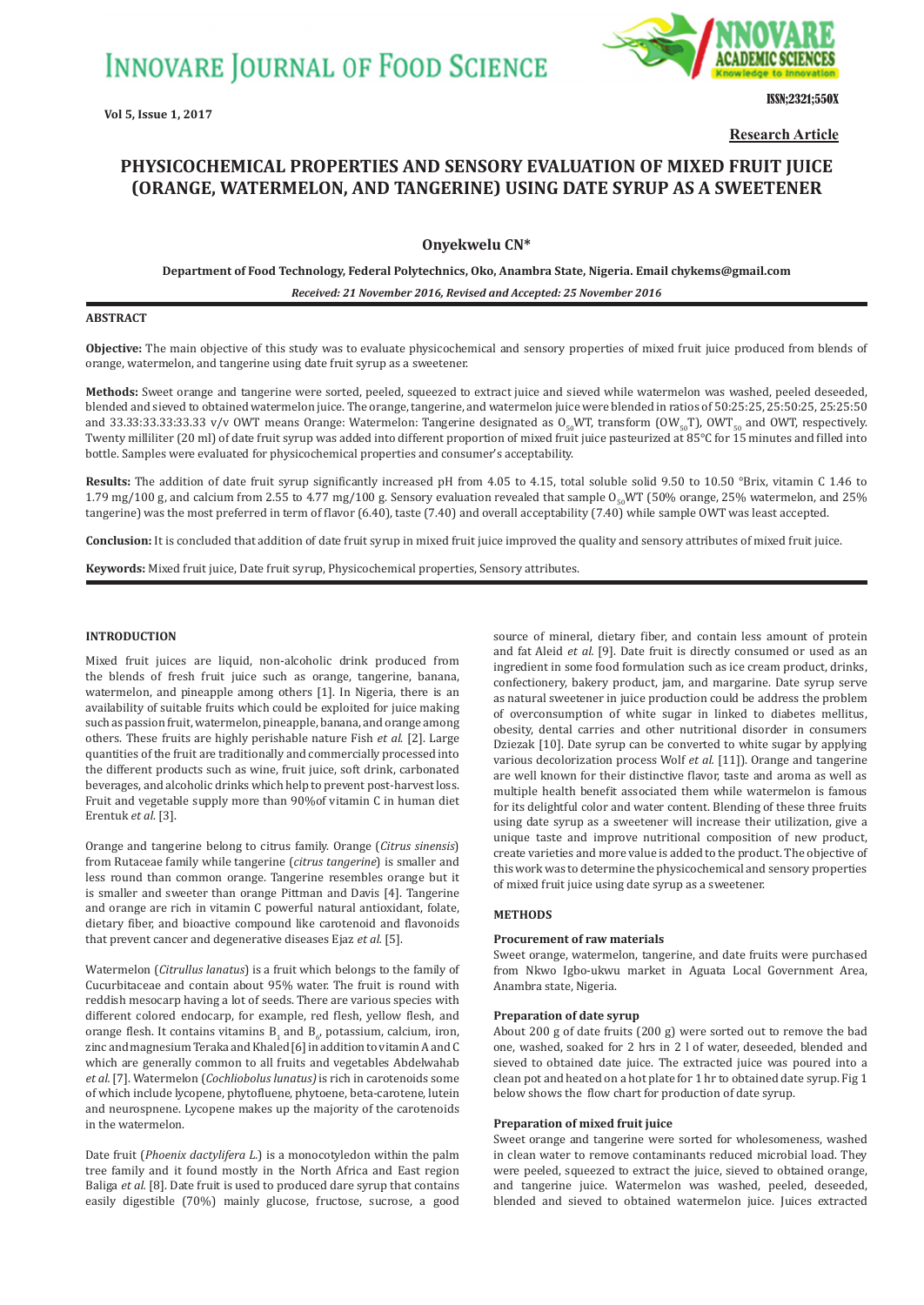from the three fruits, blended in different proportion to obtain the orange, watermelon and tangerine mixed fruit juices. 20 ml was added into different proportion of mixed fruit juices. They were pasteurized for 85°C for 15 minutes, and juices were filled into bottles and kept in refrigeration for analyses.

### **Physicochemical properties**

The pH was determined using a pH meter as described by the AOAC [12] method. 5 ml of sample was measured into the beaker and glass electrode was inserted inside the beaker and the reading was taken.

## **Determination of titratable acidity**

Determination of titratable acidity of the mixed fruit juice was carried out in accordance with the method described by AOAC [12]. 10 ml of the mixed fruit juice was diluted to 250 ml using distilled water and titrated with standardized 0.1 N sodium hydroxide (NaOH) solution using 0.3 ml phenolphthalein for each 100 ml solution being titrated indicator to a pink end point, which persisted for 30 seconds. This was expressed in terms of NaOH/100 ml of the sample. The flow chart for production of mixed fruit juice with addition of date syrup is shown in fig 2.

## **Determination of vitamin C**

The 2,6 dichlorophenol titrimetric method as described by AOAC [12] was used. 2 ml of the sample was extracted by homogenizing sample in acetic acid solution. The standard solution was prepared by dissolving 50 mg of ascorbic acid in 100 ml of water. The solution was filtered to get a clear solution. Then, 10 ml of the filtrate was added into a flask in which 2.5 ml acetone had been added. This was titrated with indophenols solution (dye 2,6, dichlorophenol indophenols) to a faint pink color which persisted for 115 seconds. The standard was treated identically.

#### **Calculation**

mg ascorbic acid/ml =  $C \times V \times DF/WT$ 

Where;  $C = mg$  ascorbic acid ml dye;  $V = volume$  of dye used for titrate of diluted sample;

DF = Dilution factor; WT = volume of sample in ml



**Fig. 1: Flow chart for production of date syrup**

## **Determination of mineral content**

Mineral analysis was determined using method described by Shahid *et al.* [13]. 2 ml of the sample was weighed and subjected to dry ashing for 5 hrs in well-cleaned porcelain crucibles at 550°C. The resultant ash was dissolved in 5 ml of  $HNO_3/HCl/H_2O$  (1:2:3) and heated gently on a hot plate until brown fumes disappeared. 5 ml of deionized  $H_2O$ was added and heated until a colorless solution was obtained. The solution on each crucible was filtered into 100 ml volumetric flask and the volume made up to 100 ml with deionized water. The individual mineral element was determined from the solution. Calcium was determined using flame photometer (Perkin-Elmer model 52A) while iron was determined using atomic absorption spectrophotometer (Buck Scientific model 210 VGP).

## **Determination of total soluble solid (TSS)**

Mixed fruit juice was analyzed for TSS using a digital refractometer the machine was standardized using purified water before taking readings. It is express as °Brix.

#### **Sensory evaluation**

About 10 untrained panelists were used to evaluation of mixed fruit juices sweetened with date syrup on a 9-point hedonic scale (where 9= extremely like and dislike extremely). The samples were scored for color, flavor, mouth feel, taste, and overall acceptability.



**Fig. 2: Flow chart for production of mixed fruit with addition of date syrup**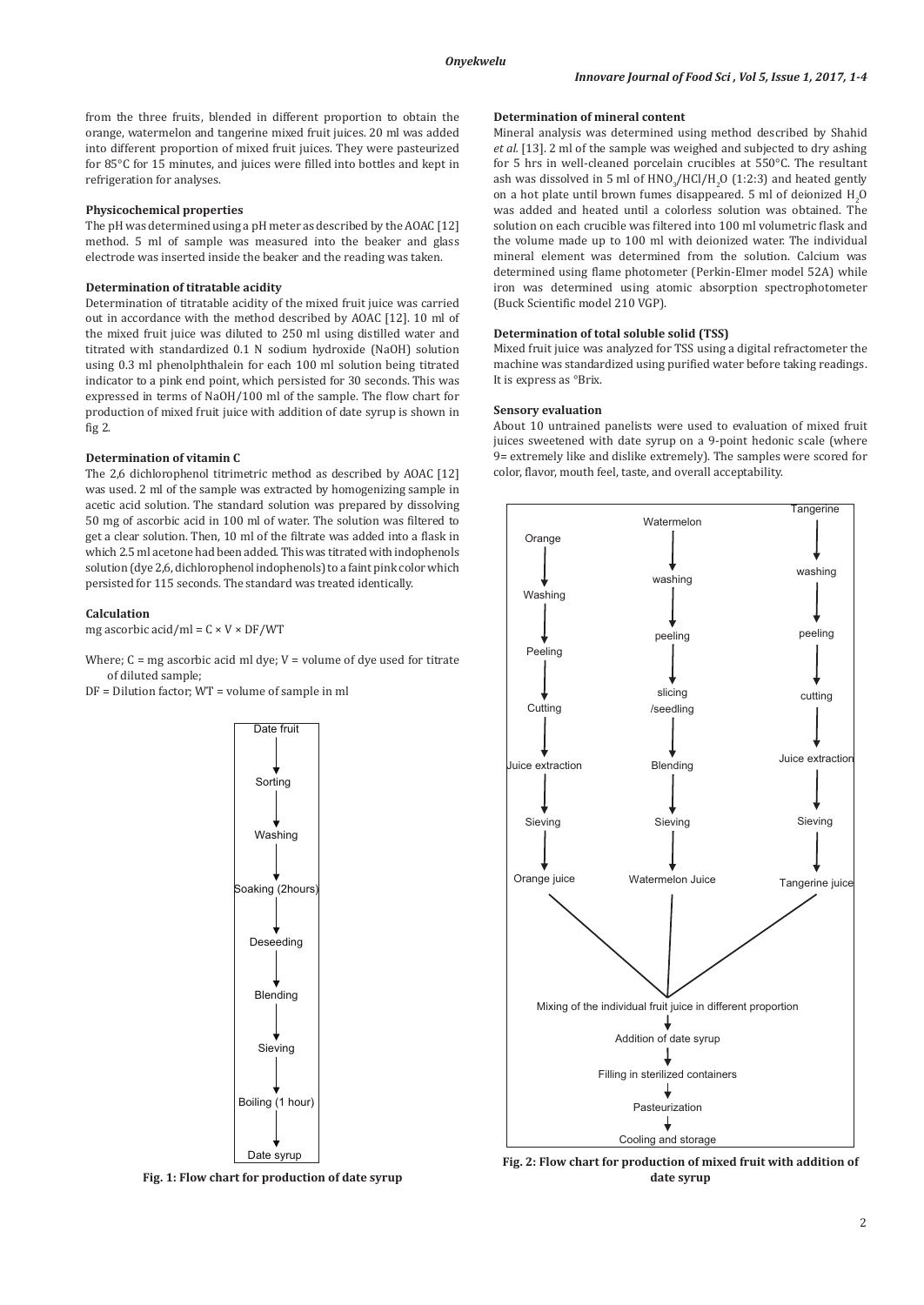|  |  |  | Table 1: Physicochemical properties of mixed fruit juice using date syrup as a sweetener |
|--|--|--|------------------------------------------------------------------------------------------|
|--|--|--|------------------------------------------------------------------------------------------|

| <b>Samples</b>                   | 0.5W                    | $OW_{50}T$               | $OWT_{50}$              | <b>OWT</b>                 |
|----------------------------------|-------------------------|--------------------------|-------------------------|----------------------------|
| pH                               | $4.05^{\circ}$ ±0.02    | $4.15^{\circ} \pm 0.10$  | $4.09^{\circ}$ ±0.40    | $3.71^b \pm 0.20$          |
| Total acidity (as % citric acid) | $0.91b \pm 0.01$        | $0.42^{\circ}$ ±0.20     | $0.42^{\circ}$ ±0.10    | $1.26^a \pm 0.02$          |
| TTS <sup>o</sup> Brix            | $10.50^{\circ}$ ±1.00   | $9.50^{bc} \pm 0.20$     | $9.70^{\circ}$ ±0.30    | $8.50^{\circ}$ ±0.10       |
| Vitamin $C$ mg/100 g             | $1.46^{\circ}$ ±0.10    | $1.79a \pm 0.40$         | $1.55^{\rm b}$ ±0.10    | $1.22^{\circ}$ ±0.02       |
| Calcium mg/100 g                 | $3.89^{\rm b} \pm 0.10$ | $4.48^a \pm 0.10$        | $2.55^{\circ} \pm 0.10$ | $1.90^{\text{d}} \pm 0.10$ |
| Iron mg/100 g                    | $0.017c_{\pm}0.01$      | $0.038^{\rm b}$ ± $0.00$ | $0.038^{\rm b}$ ±0.00   | $0.046^a \pm 0.01$         |

Mean followed by the same row with the same superscript letters were not significantly different (p<0.05).  $a, b, c$  Key: O<sub>co</sub>WT=50% orange: 25% watermelon: 25% tangerine+20 ml date syrup OW<sub>50</sub>T=25% orange: 50% watermelon: 25% tangerine+20 ml date syrup OWT<sub>50</sub>=25% orange: 25% watermelon: 50% tangerine+20 ml date syrup OWT=33.33% orange: 33.33% watermelon: 33.33% tangerine

#### **Table 2: Sensory evaluation properties of mixed fruit juice**

| <b>Samples</b>        | $O_{50}WT$              | $OW_{50}T$           | $OWT_{50}$           | <b>OWT</b>            |
|-----------------------|-------------------------|----------------------|----------------------|-----------------------|
| Colour                | $7.20^b \pm 0.10$       | $8.10^{ab} \pm 1.00$ | $5.70^{\circ}$ ±1.00 | $8.70^{\circ}$ ±0.05  |
| Flavor                | $6.40^{\circ}$ ±1.00    | $6.20^{\circ}$ ±1.00 | $5.70^{\circ}$ ±0.10 | $5.70^{\circ}$ ±0.10  |
| Taste                 | $7.40^{\circ}$ ±0.10    | $6.40^{\rm b}$ ±1.00 | $5.50b \pm 0.20$     | $3.20^{\circ}$ ± 0.02 |
| Mouthfeel             | $6.20b \pm 1.00$        | $6.60^{\rm b}$ ±0.20 | $5.50^{\circ}$ ±0.20 | $8.00a_{\pm}1.00$     |
| Overall acceptability | $7.40^{\circ}$ ± $0.10$ | $6.70^{\circ}$ ±0.20 | $6.60^{\circ}$ ±0.40 | $5.40^{\rm b}$ ±1.00  |

Mean followed by the same row with the same superscript letters were not significantly different (p<0.05). a,b,c Key: O<sub>50</sub>WT=50% orange: 25% watermelon: 25% tangerine+20 ml date syrup OW<sub>50</sub>T=25% orange: 50% watermelon: 25% tangerine+20 ml date syrup OWT<sub>50</sub>=25% orange: 25% watermelon: 50% tangerine+20 ml date syrup OWT=33.33% orange: 33.33% watermelon: 33.33% tangerine

#### **Statistical analysis**

The data were subjected to analysis of variance using the statistical package for Social Sciences Version 17.0. Duncan's multiple range test was used to compare the treatment mean. Statistical significance was accepted at (p<0.05).

### **RESULTS AND DISCUSSIONS**

## **Physicochemical properties of mixed fruit juice**

The physicochemical parameters of mixed fruit juice sweetened with date syrup determined are presented in Table 1. From the table, the pH value of the mixed fruit juice sweetened with date syrup was significantly (p<0.05) difference from that without addition of date syrup. The pH value of mixed fruit juice added date syrup ranged from 4.05 to 4.15. Similar result was reported by Fatemeh *et al*, Ardail *et al.* [14] in pH of orange juice sweetened with date syrup. Sample orthogonal wavelet transform is not abbreviation of OWT (33.3% orange: 33.3% watermelon: 33,3% tangerine) transform (OWT) (control) had the lowest pH value of 3.71. The high pH value of samples  $O_{50}$ WT, OW<sub>50</sub>T and OWT<sub>50</sub> may be due to incorporation of date syrup in mixed fruit juice. The pH is a measure of the degree of acidity or Alkalinity of a product. The pH value of 3 to 4 may give juice a good potential of inhibiting the growth of pathogenic bacterial (Jay [15]; Hatcher *et al.* [16]).

Total acidity of mixed fruit juice sweetened with date syrup (0.42- 0.91% citric acid) was lower than the sample without addition of date syrup (1.26% citric acid). The difference may be as a result of addition effect. Ghana standard Board [17] also reported that non-alcoholic beverage should have acidity between 0.50% and 1.90% calculated as anhydrous citric acid. Values obtained in this study are fairly within the range. Samples added date syrup had less acidity this may be reason for their sweetness. Total acidity is a measure of total acid present in juice.

TSS of samples varied significantly and values ranged from 8.50 to 10.50 °Brix. samples contain date syrup had higher total solid than the control sample the relatively high sugar content of samples  $O_{50}WT$ ,  $OW_{50}T$ and  $\text{OWT}_{50}$  could be due to the fact date fruit is a natural sweetener which contains high level of simple sugar inherent in date fruit which might have contributed to higher Brix level. It is observed that TSS observed in the present compares with TSS reported by Onyekwelu and Elochukwu [18] and Fatemeh *et al* Ardail *et al*. [14] for citrus juice and orange juice sweetened with date syrup respectively. Ghana standard Board specifies that non-alcoholic beverage shall have a refractive value of not less than 8°Brix. Degree brix of commonly used fruit range from 9 to 150 Adedeji and Oluwalana [19].

Sample  $OW_{50}T$  had the highest calcium content while control sample had the lowest calcium content. This may be probable due to blending proportion and addition effect. Teraka and Khaled [6] and Aleid *et al.* [9] reported that watermelon and date fruit are a good source of calcium.

The samples contain date syrup had the lower iron content  $(OW_{50}T= 0.038 \text{ mg}/100 \text{ g}, OWT_{50} = 0.038 \text{ mg}/100 \text{ g})$  than the control sample (OWT= $0.046$  mg/100 g). The iron content of samples added date syrup significantly (p<0.05) decreased from 0.017 to 0.038 mg/100 g. Iron is an essential macronutrient for almost all the organisms. It is sufficient to meet the daily required intake value for human beings which varies from 7 to 8 mg/day depending on age and sex.

#### **Sensory properties of mixed fruit juice**

Table 2 shows the mean sensory scores of mixed fruit juice. There were significant (p<0.05) differences in color, taste, mouth feel and overall acceptability among the samples. Sample  $O_{50}WT$  (50% orange: 25% watermelon: 25% tangerine) had the highest mean score in flavor (6.40), taste (7.40) and overall acceptability (7.40) while sample OWT (33.33% orange: 33.33% watermelon: 33.33% tangerine) had the lowest mean score in flavor (5.60), taste (3.20) and overall acceptability (5.40). Sample OWT was most preferred in term of color. This may be due to color of date syrup (dark brown) which affects the panelists' acceptability. There were no significant (p>0.05) differences in the flavor of the samples. Inclusion of date syrup in mixed fruit juice did not affect the flavor of the samples.

## **CONCLUSION**

Mixed fruit juices were produced from blends of orange, watermelon and tangerine using date syrup as a sweetener. Samples incorporated with date syrup had higher pH value, TSS, vitamin C and calcium content than control sample. Sample  $O_{50}WT$  had higher mean scores in taste, flavor, and overall acceptability than sample OWT. Therefore, addition date syrup increase consumers acceptability of mixed fruit juice. The addition of date fruit syrup in mixed fruit juice improved its quality and sensory attributes.